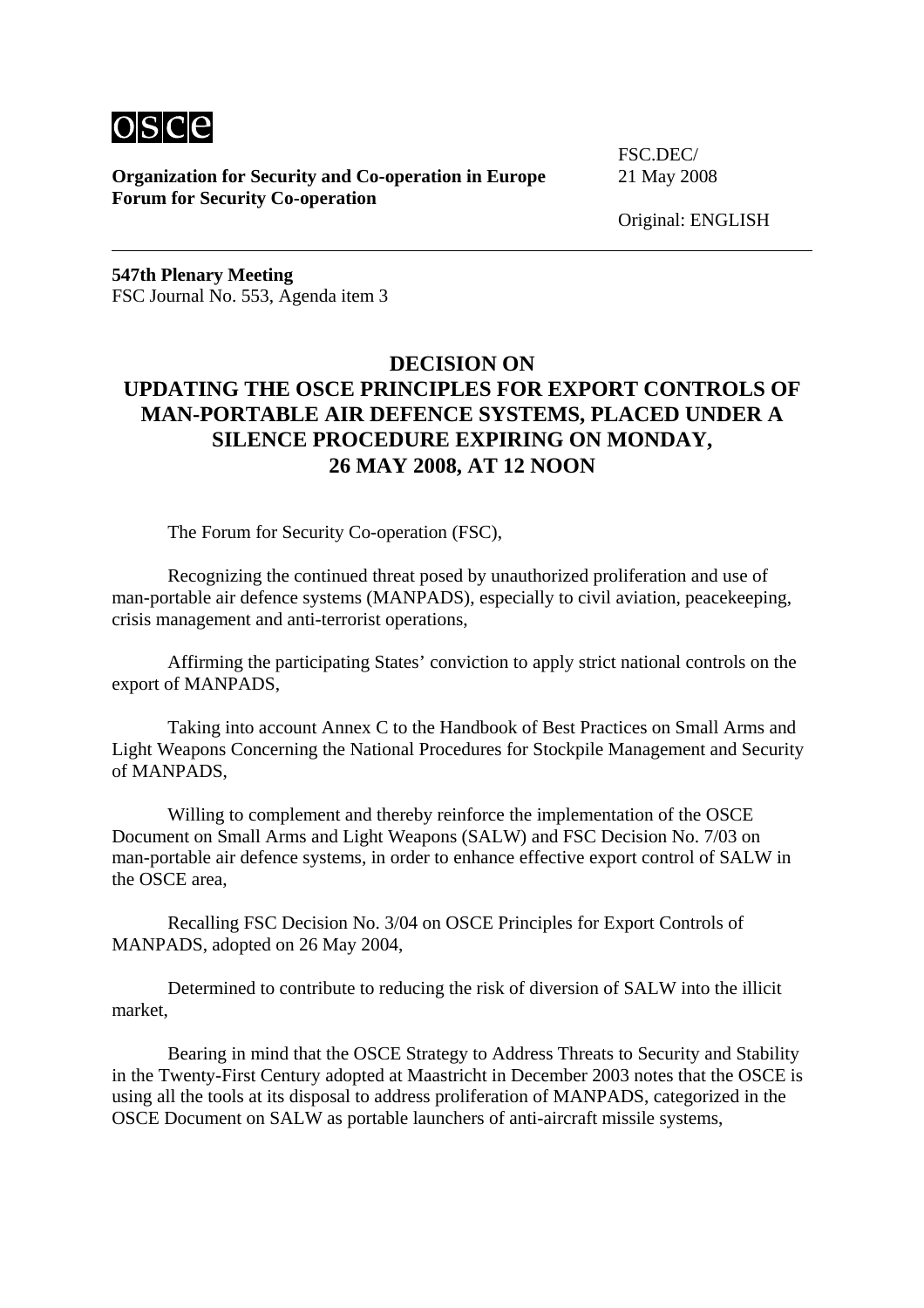Acknowledging the Wassenaar Arrangement's continued efforts in developing principles on this topic and willing to extend the application of the Wassenaar Arrangement's revised "Elements for Export Controls of Man-Portable Air Defence Systems",

Decides:

 To adopt the following revised principles for export controls of MANPADS which have been drawn from the Wassenaar Arrangement's "Elements for Export Controls of Man-Portable Air Defence Systems":

## 1. Scope

- 1.1 These principles cover:
	- (a) Surface-to-air missile systems designed to be man-portable and carried and fired by a single individual; and
	- (b) Other surface-to-air missile systems designed to be operated and fired by more than one individual acting as a crew and portable by several individuals.
- 1.2 National export controls apply to the international transfer or re-transfer of MANPADS, including complete systems, components, spare parts, models, training systems, and simulators, for any purpose, by any means, including licensed export, sale, grant, loan, lease, co-production or licensing arrangement for production (hereafter "exports"). The scope of export regulation and associated controls includes research, design, development, engineering, manufacture, production, assembly, testing, repair, maintenance, servicing, modification, upgrade, modernization, operation, use, replacement or refurbishment, demilitarization, and destruction of MANPADS; technical data, software, technical assistance, demonstration, and training associated with these functions; and secure transportation, storage. This scope according to national legislation may also refer to investment, marketing, advertising and other related activity.
- 1.3 Any activity related to MANPADS within the territory of the producing country is subject to national laws and regulations.

2. Participating States will exercise maximum restraint in transfers of MANPADS production technologies and, while taking decision on such transfers, will take into account principles, stipulated in paragraphs 3.5., 3.6., 3.7., and 3.9.

- 3. Control conditions and evaluation criteria
- 3.1 Decisions to permit MANPADS exports will be made by the exporting government by competent authorities at senior policy level and only to foreign governments or to agents specifically authorized to act on behalf of a government after presentation of an official end-user certificate (EUC) certified by the government of the receiving country.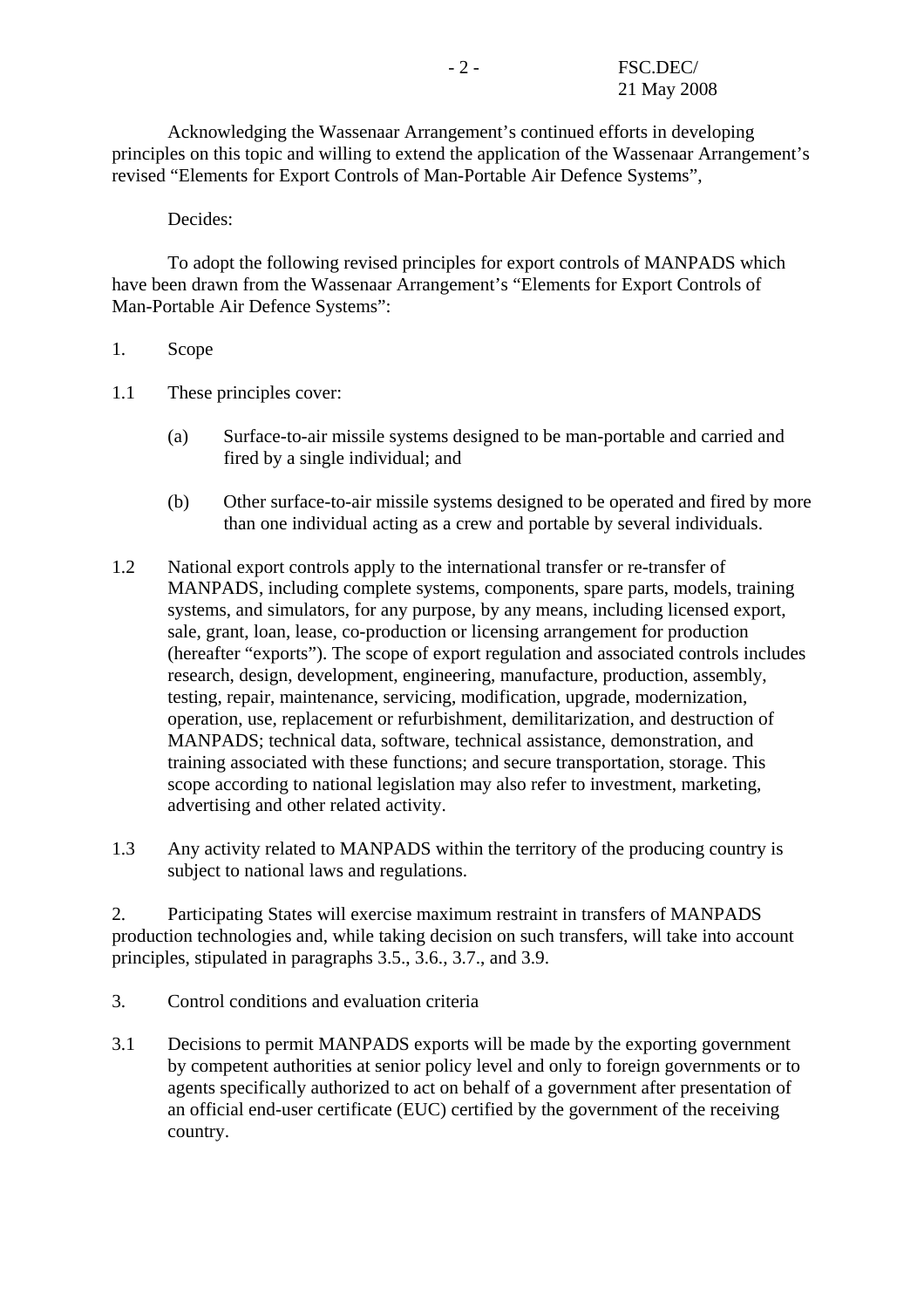- 3.2 General licences are inapplicable for exports of MANPADS; each transfer is subject to an individual licensing decision.
- 3.3 Exporting governments will not make use of non-governmental brokers or brokering services when transferring MANPADS, unless specifically authorized to on behalf of the government.
- 3.4 In order to prevent unauthorized use, producer countries will implement technical performance and/or launch control features for newly designed MANPADS as such technologies become available to them.

 Such features should not adversely affect the operational effectiveness of MANPADS for the legal user.

- 3.5 Decisions to authorize MANPADS exports will take into account:
	- Potential for diversion or misuse in the recipient country;
	- The recipient government's ability and willingness to protect against unauthorized re-transfers, loss, theft and diversion; and
	- The adequacy and effectiveness of the physical security arrangements of the recipient government for the protection of military property, facilities, holdings, and inventories.
- 3.6 Prior to authorizing MANPADS exports (as indicated in paragraph 1.2), the exporting government will assure itself of the recipient government's guarantees:
	- Not to re-export MANPADS except with the prior consent of the exporting government;
	- To transfer MANPADS and their components to any third country only in a manner consistent with the terms of the formal government to government agreements, including co-production or licensing agreements for production, and contractual documents, concluded and implemented after the adoption of this decision, as well as end-use assurances and/or extant export licences;
	- To ensure that the exporting State has the opportunity to confirm, when and as appropriate, fulfilment by the importing State of its end-use assurances with  $r_{\text{te,end}}$  to MANPADS and their components<sup>[1](#page-2-0)</sup> (this may include on-site inspections of storage conditions and stockpile management or other measures, as agreed between the parties);

 $\overline{a}$ 

<span id="page-2-0"></span><sup>1 &</sup>quot;End-use assurances with regard to MANPADS and their components" should be understood as their use only for purposes stipulated in the end-user certificate or any other document containing the obligations of the importing State.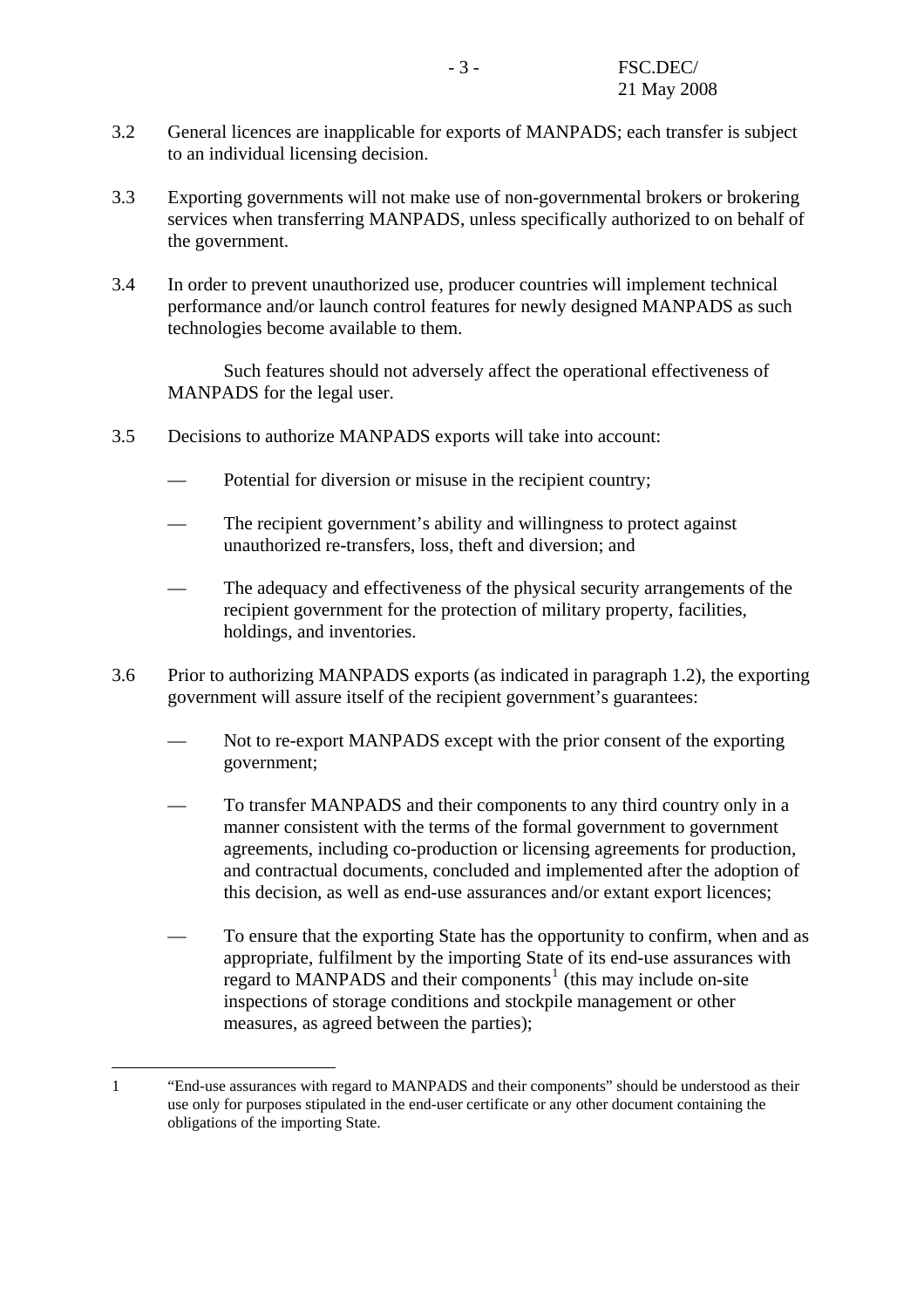- To afford requisite security to classified material and information in accordance with applicable bilateral agreements, to prevent unauthorized access or compromise; and
- To inform promptly the exporting government of any instance of compromise, unauthorized use, loss, or theft of any MANPADS material.
- 3.7 In addition, the exporting government will satisfy itself of the recipient government's willingness and ability to implement effective measures for secure storage, handling, transportation, use of MANPADS material, and disposal or destruction of excess stocks to prevent unauthorized access and use. The recipient government's national procedure designed to attain the requisite security include, but are not limited to, the following set of practices, or others that will achieve comparable levels of protection and accountability:
	- Written verification of receipt of MANPADS shipments;
	- Inventory by serial number of the initial shipments of all transferred firing mechanisms and missiles, if physically possible; and maintenance of written records of inventories;
	- Physical inventory of all MANPADS subject to transfer, at least once a month; account by serial number for MANPADS components expended or damaged during peacetime;
	- Ensure storage conditions are sufficient to provide for the highest standards of security and access control. These may include:
		- Where the design of MANPADS permits, storing missiles and firing mechanisms in locations sufficiently separate so that a penetration of the security at one site will not place the second site at risk;
		- Ensuring continuous (24 hours per day) surveillance;
		- Establishing safeguards under which entry to storage sites requires the presence of at least two authorized persons;
	- Transport MANPADS in a manner that provides for the highest standards and practices for safeguarding sensitive munitions in transit. When possible, transport missiles and firing mechanisms in separate containers;
	- Where applicable, bring together and assemble the principal components typically the gripstock and the missile in a launch tube — only in the event of hostilities or imminent hostilities; for firing as part of regularly scheduled training, or for lot testing, for which only those rounds intended to be fired will be withdrawn from storage and assembled; when systems are deployed as part of the point defences of high priority installations or sites; and in any other circumstances which might be agreed between the receiving and transferring governments;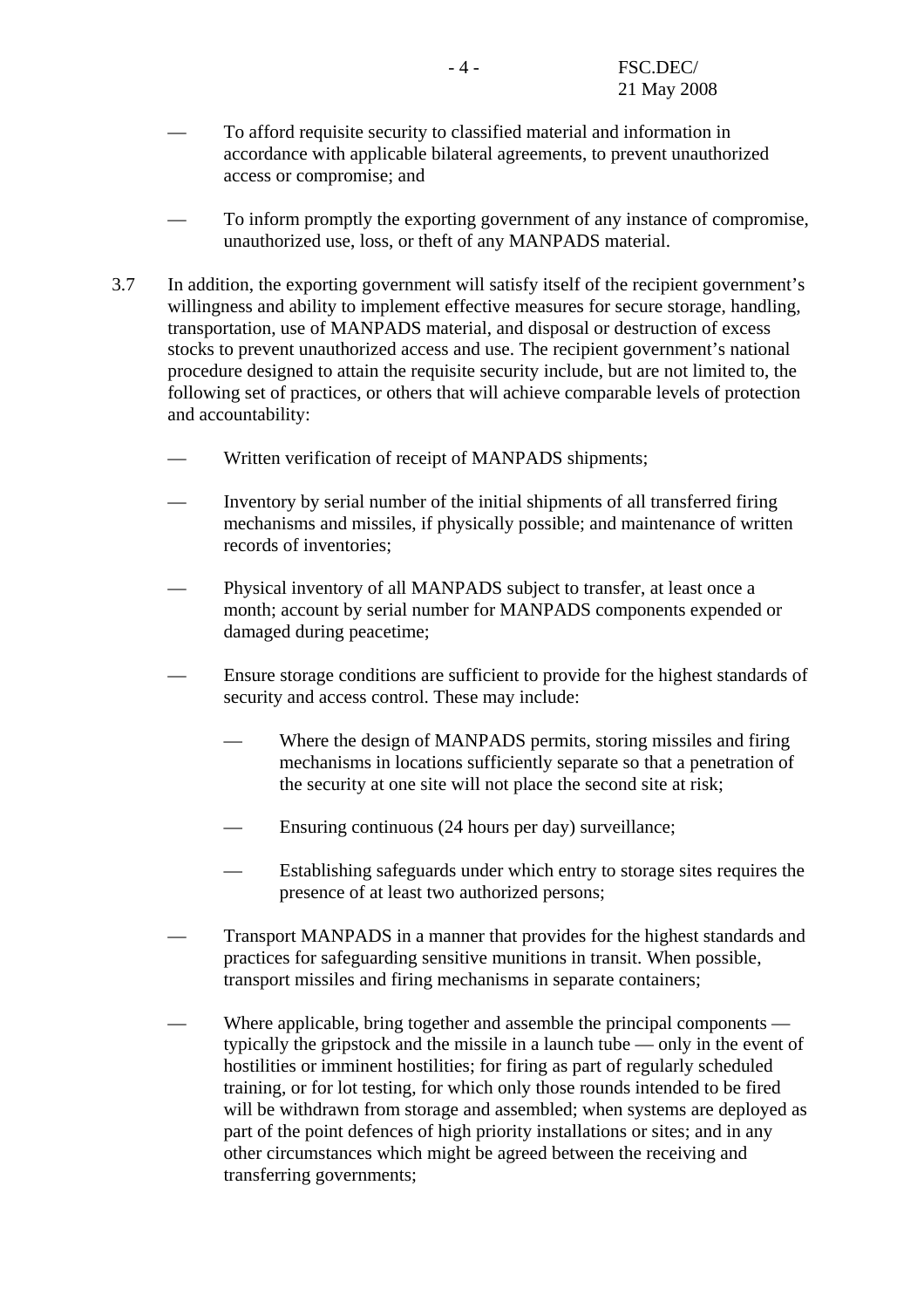- Access to hardware and any related classified information, including training, technical and technological documentation (e.g., MANPADS operation manuals), will be limited to military and civilian personnel of the receiving government who have the proper security clearance and who have an established need to know the information in order to perform their duties. Any information released will be limited to that necessary to perform assigned responsibilities and, where possible, will be oral and visual only;
- Adopt prudent stockpile management practices that include effective and secure disposal or destruction of MANPADS stocks that are or become excess to national requirements.
- 3.8 Participating States will, when and as appropriate, assist recipient governments not capable of executing prudent control over MANPADS to dispose of excess stockpiles, including buying back previously exported weapons. Such measures are subject to a voluntary consent of the exporting government and the recipient State.
- 3.9 Exporting governments will share information regarding potential receiving governments that are proven to fail to meet the above export control guarantees and practices outlined in paragraphs 3.6 and 3.7 above.
- 3.10 To enhance efforts to prevent diversion, exporting governments will share information regarding non-State entities that are or may be attempting to acquire MANPADS.
- 3.11 Participating States will, when and as appropriate, provide to non-participating States (such as OSCE Partners for Co-operation), upon their request, technical and expert support in developing and implementing legislative basis for control over transfers of MANPADS and their components.
- 3.12 Participating States will, when and as appropriate, provide to non-participating States, upon their request, technical and expert assistance in physical security, stockpile management and control over transportation of MANPADS and their components.

4. Participating States will ensure that any infringement of export control legislation, related to MANPADS, is subject to adequate penalty provisions, i.e., involving criminal sanctions.

5. Participating States agree to incorporate these principles into their national practices, policies and/or regulations.

6. Participating States will report transfers of MANPADS using the OSCE SALW document's information exchange requirements and any MANPADS related information exchange mechanisms that may be agreed in the future.

7. Participating States will review implementation of these principles regularly.